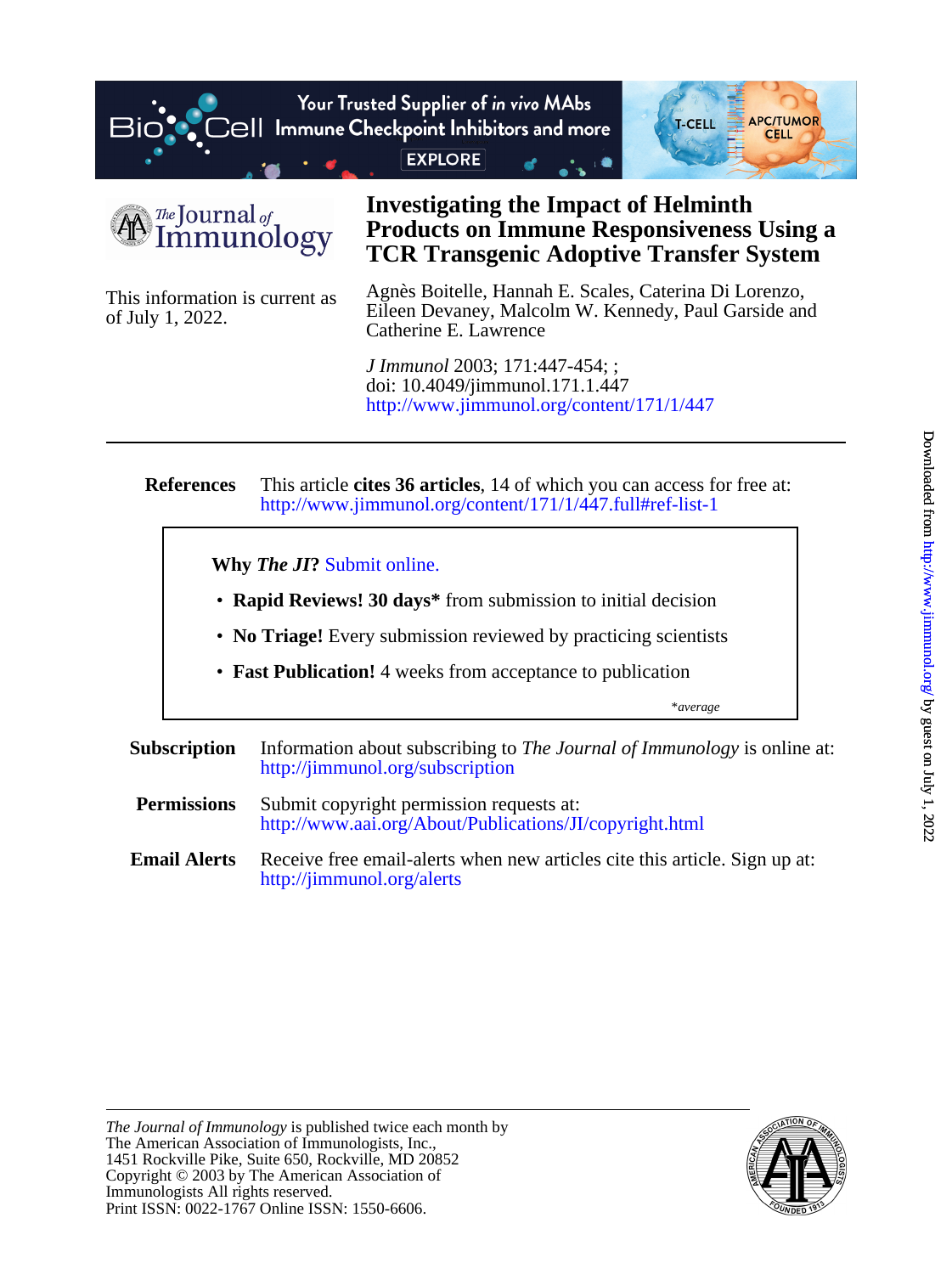# **Investigating the Impact of Helminth Products on Immune Responsiveness Using a TCR Transgenic Adoptive Transfer System1**

# **Agne`s Boitelle,\* Hannah E. Scales,\* Caterina Di Lorenzo,§ Eileen Devaney,† Malcolm W. Kennedy,‡ Paul Garside,§ and Catherine E. Lawrence<sup>2</sup> \***

**Helminth infections and their products have a potent immunomodulatory effect on the host immune system and can impair immune responses against unrelated Ags. In vitro studies have suggested that the immunomodulation by helminth extracts may be the result of bystander response bias toward a Th2 phenotype and/or an Ag-specific T lymphocyte proliferative hyporesponsiveness. The aim of this study was to determine the role of these potential mechanisms of immunosuppression in vivo. Therefore, using a sensitive model of CFSE-labeled OVA-specific TCR transgenic T lymphocyte adoptive transfer, we analyzed the effect of** *Ascaris suum* **body fluid (ABF) on the kinetics and amplitude of a primary OVA-specific T cell response as well as the Th1/Th2 profile of the response in wild-type and IL-4 knockout (KO) mice. We find that inhibition of delayed-type hypersensitivity by ABF was associated with a Th1/Th2 shift in wild-type animals, but not in IL-4 KO mice. The use of this model has allowed us to demonstrate that although the kinetics of the OVA-specific primary response was not affected by ABF, the expansion of the OVA-specific T lymphocytes was significantly inhibited in both wild-type and IL-4 KO mice. This inhibition was associated with a reduced proliferative capacity of these cells in vivo, distinct from anergy.** *The Journal of Immunology,* **2003, 171: 447–454.**

elminth infections have a potent systemic immuno-<br>modulatory effect on the host immune system, impairing<br>immune responses to heterologous antigenic challenge<br>(1 2) allografts (3–6) and concurrent viral (7 8) or other helmodulatory effect on the host immune system, impairing  $(1, 2)$ , allografts  $(3-6)$ , and concurrent viral  $(7, 8)$  or other helminth (9, 10) infections. As many of these infections are pandemic, impaired vaccine-induced immunity as a result of concurrent parasitic infections is of huge potential health significance (11–14), and understanding the mechanisms of the immunomodulation by parasites has obvious consequences for the design of vaccines.

The Th2 response that usually accompanies helminth infections can skew the immune responses to bystander Ags from a Th1 toward a Th2 phenotype (8, 15, 16). Similarly, coimmunization with parasite extracts can modulate the Th1 response to an unrelated Ag via an IL-4- (16) and/or IL-10-dependent mechanism (17, 18). It has therefore been suggested that the immunomodulation observed in helminth infections is the result of skewing toward a Th2 phenotype. Some studies report, however, that in addition to inhibiting Th1 responses, helminth infections can inhibit Th2 responses against Ags (17, 18) and allergens (19).

The diminished immune response may also result from Ag-specific T lymphocyte hyporesponsiveness. This is reflected by the decreased ability of T cells from helminth infected mice, or T cells from uninfected mice cultured with nematode excretory/secretory

Received for publication December 23,2002. Accepted for publication April 30, 2003.

products, to proliferate in vitro when restimulated with specific Ags and/or polyclonal mitogens (2, 17, 20, 21).

We have previously shown that the gastrointestinal helminth Ascaris suum body fluid (ABF)<sup>3</sup> inhibits the delayed-type hypersensitivity (DTH) response to a heterologous protein, OVA. Although we were able to demonstrate that ABF affected the induction phase of the immune response, we were unable to visualize primary Ag-specific cell responses in vivo because of the low frequency of, and the inability to distinguish, Ag-specific lymphocytes in normal mice. As such, we were unable to assess whether any changes observed were due to modifications in clonal expansion, cell death, differentiation, or localization of Ag-specific T cells. The aim of the present study was to determine whether immunomodulation by ABF was related to modification in kinetics and/or amplitude of the primary Ag-specific T cell response in vivo and to assess the potential implication of IL-4 in any effects observed. To make these determinations, we exploited a model where wild-type and IL-4 knockout (KO) BALB/c mice were transferred with CFSE-labeled transgenic (Tg) T lymphocytes expressing a TCR specific for OVA detectable by staining with an anti-clonotypic mAb, KJ1-26 (22).

The results presented in this study show that the DTH inhibition by ABF was not solely dependent upon a shift from Th1 toward Th2 phenotype of the OVA-specific response. For the first time, we demonstrated that ABF immunomodulation correlated with an IL-4-independent inhibition of Ag-specific T cell clonal expansion during the primary response. This phenomenon was related to a reduced proliferative capacity of the T cells but was not associated with anergy.

<sup>\*</sup>Department of Immunology, University of Strathclyde, Glasgow, United Kingdom; and † Department of Veterinary Parasitology, ‡ Division of Environmental and Evolutionary Biology, and <sup>§</sup>Division of Immunology, Infection, and Inflammation, Western Infirmary, Glasgow University, Glasgow, United Kingdom

The costs of publication of this article were defrayed in part by the payment of page charges. This article must therefore be hereby marked *advertisement* in accordance with 18 U.S.C. Section 1734 solely to indicate this fact.

<sup>&</sup>lt;sup>1</sup> This work was supported by a Biotechnology and Biological Sciences Research Council Grant 17/S11031 (to C.E.L., M.W.K., and E.D.).

<sup>2</sup> Address correspondence and reprint requests to Dr. Catherine E. Lawrence, Department of Immunology, University of Strathclyde, The Todd Wing, SIBS, 27 Taylor Street, Glasgow, G4 0NR, U.K. E-mail address: catherine.lawrence@strath.ac.uk

<sup>3</sup> Abbreviations used in this paper: ABF, *Ascaris suum* body fluid; DTH, delayed-type hypersensitivity; HAO, heat-aggregated OVA; KO, knockout; LN, lymph nodes; PLN, peripheral LN; Tg, transgenic.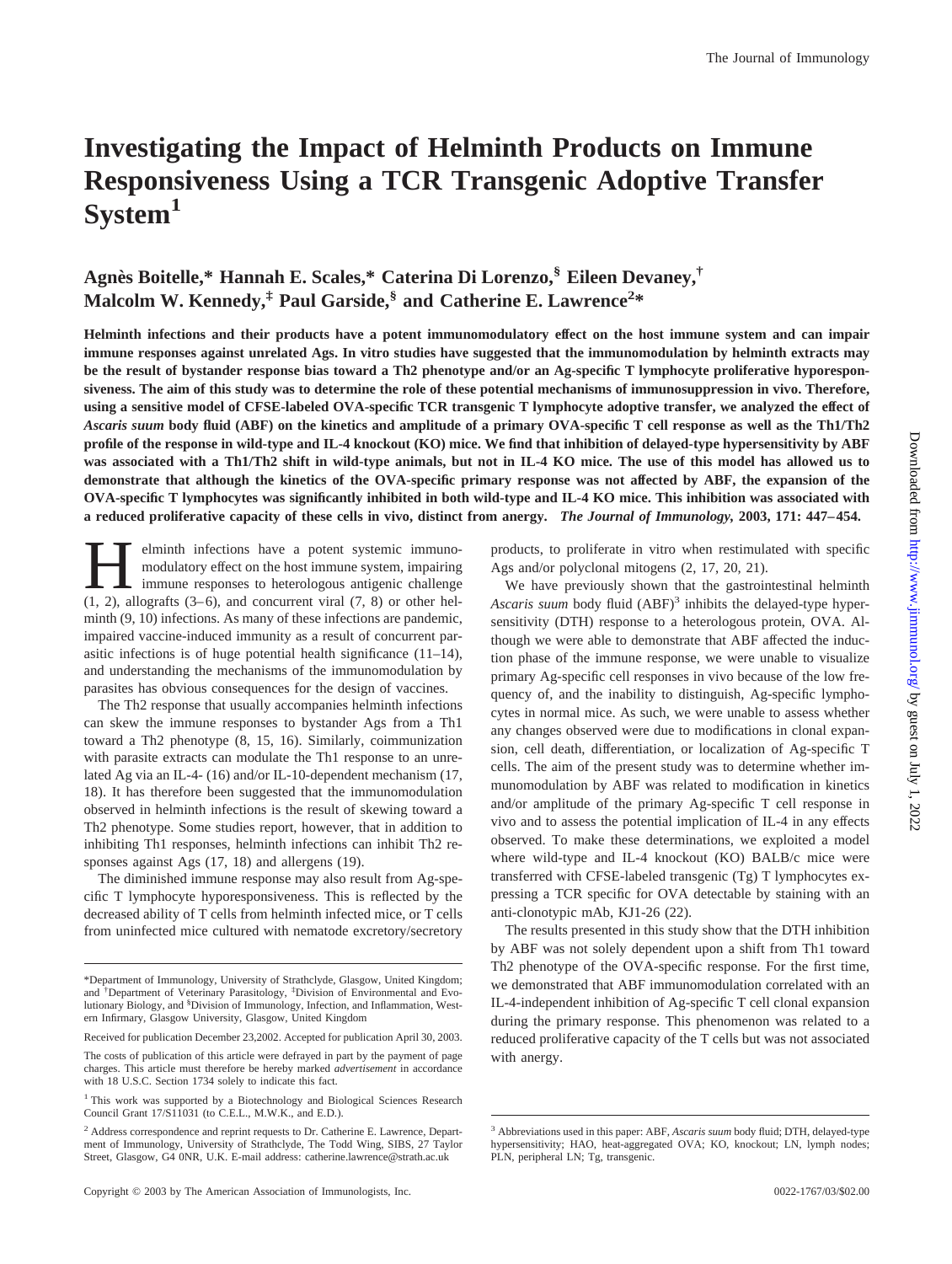## **Materials and Methods** *Mice*

IL-4-deficient (IL-4 KO) BALB/c mice, obtained from Dr. F. Brombacher (University of Cape Town, South Africa), and wild-type BALB/c mice were bred in the animal facility of University of Strathclyde from stock. Mice homozygous for chicken OVA peptide 323-339/I-A<sup>d</sup>-specific DO11.10 TCR transgenes on a BALB/c background (23) were obtained from Dr. P. Garside (University of Glasgow, Glasgow, U.K.). Mice were kept under specific pathogen-free conditions and maintained on OVA-free diets in the animal facility of University of Strathclyde in accordance with local and home office regulations.

# *Preparation of cell suspensions for adoptive transfer and CFSElabeling of donor cells*

Cell suspensions were prepared from pooled lymph nodes (LN) and spleens from 6–10-wk-old female DO11.10 TCR-Tg mice by forcing them through a Nitex mesh (Cadisch Precision Meshes, London, U.K.) and washed in RPMI 1640 (BioWhittaker Europe, Verviers, Belgium) supplemented with 10% FCS (Harlan Sera-Lab, Crawley Down, U.K.). The cells were resuspended in sterile PBS (Life Technologies, Paisley, U.K.) at a concentration of  $5 \times 10^7$  cells/ml, and the percentage of CD4<sup>+</sup>/KJ1-26<sup>+</sup> cells was determined by flow cytometry as described below. Cells were then incubated with 5  $\mu$ M CFSE (Molecular Probes, Leiden, The Netherlands) for 8 min at room temperature. Labeling was stopped by the addition of an equal amount of FCS, and cells were washed and resuspended in RPMI 1640 with 10% FCS. Before transfer, cells were centrifuged, resuspended in RPMI 1640, and passed through Nitex mesh. A total of 2.5  $\times$  $10^6$  CD4<sup>+</sup>/KJ1-26<sup>+</sup> cells in 200  $\mu$ l of this cell suspension were injected into the tail vein of the 6–10-wk-old female recipient mice.

#### *Flow cytometry*

To determine the percentage of  $CD4^+/KJ1-26^+$  cells before transfer, an aliquot of the cell suspension was incubated with Fc receptor-blocking buffer (anti-CD16/32 hybridoma supernatant, 10% FCS, and 0.1% sodium azide) for 10 min at 4°C and then incubated with PE-conjugated anti-CD4 mAb (BD PharMingen, Oxford, U.K.) and biotinylated KJ1.26 mAb (24) for 20 min at 4°C. Cells were washed in FACS buffer (PBS, 2% FCS, and 0.05% sodium azide) then incubated with FITC-conjugated streptavidin (BD PharMingen) for 20 min at 4°C.

To detect the  $CD4^+/KJ1-26^+$  cells in the popliteal LN and peripheral LN (PLN) at different time points following immunization, cell suspensions were prepared as previously described and stained with PerCP-conjugated anti-CD4 (L3T4) (BD PharMingen) and biotinylated KJ1.26 mAb followed by PE-labeled streptavidin (BD PharMingen).

After washing in FACS buffer, stained cells were resuspended in FACS flow (BD Biosciences, Oxford, U.K.) and analyzed with a FACScan using CellQuest software (BD Biosciences). Analysis was performed on 30,000 lymphocytes or  $1000-3000$  CD4<sup>+</sup>/KJ1-26<sup>+</sup> cells.

#### *Immunization*

The day following cell transfer, groups of mice were immunized in the right footpad with 50  $\mu$ l OVA (100  $\mu$ g, fraction V) (Sigma-Aldrich, Poole, U.K.) emulsified in CFA (Sigma-Aldrich) with or without 500  $\mu$ g of adult pseudocoelomic ABF, prepared as previously described (25).

#### *Assessment of DTH responses in vivo*

Twelve days postimmunization mice were challenged with 100  $\mu$ g heataggregated OVA (HAO) in 50  $\mu$ l saline in the left footpad. DTH responses were assessed by measuring the footpad thickness in the challenge footpad before and 24 h after challenge, using dial-gauge microcalipers (Kroeplin, Schlüchtern, Germany). The difference between the means of the two measurements gives an index of footpad swelling in millimeters, which was used for comparison between groups.

#### *Cell culture for cytokine analysis and proliferation assay*

Two days after challenge with HAO, the popliteal LN and PLN of each mouse were pooled and single-cell suspensions were prepared. Cells were incubated in RPMI 1640 supplemented with 10% FCS, 2 mM L-glutamine, 100 U/ml penicillin, 100 mg/ml streptomycin, and 1.25 mg/ml fungizone (complete medium, Life Technologies) alone or in the presence of 1 mg/ml OVA or 50  $\mu$ g/ml ABF at 37°C in 5% CO<sub>2</sub>. For cytokine analysis, 1.6  $\times$  $10<sup>6</sup>$  cells/well were cultured in 250  $\mu$ l triplicate cultures for 72 h, then the culture supernatants were harvested and stored at  $-20^{\circ}$ C until assayed by ELISA. For proliferation assay,  $4 \times 10^5$  cells/well were incubated in 200

 $\mu$ l triplicate cultures for 72 h. [<sup>3</sup>H]Thymidine at 0.5  $\mu$ Ci per well (Amersham Pharmacia Biotech, Bucks, U.K.) was added for the last 8 h of culture. The plates were then store at  $-20^{\circ}$ C until the cells were harvested onto filters (Biological Instrumentation Service, Kirkham, U.K.) using a cell harvester (Skatron Instrument, Sterling, VA). Incorporated [3H]thymidine was measured with a scintillation counter (Beckman Coulter, Fullerton CA).

#### *Cytokine assays*

Cytokine production was quantified by sandwich ELISAs using standards and Ab pairs specific for the corresponding cytokine according to the manufacturer's recommendations (BioSource International, Nivelles, Belgium for IFN- $\gamma$ , IL-5, and IL-10; R&D Systems, Abingdon, U.K. for IL-13 assay)

#### *Measurement of Ab responses*

OVA-specific IgG1, IgG2a, and IgE in serum from mice 14 days after immunization were tested by sandwich ELISA using Immulon HBX 96 well plates (Thermo Life Sciences, Hants, U.K.) coated with OVA (20  $\mu$ g/ml in 0.05 M Na<sub>2</sub>CO<sub>3</sub>/NaHCO<sub>3</sub>, pH 9.6) and HRP-conjugated goat anti-mouse IgG2a Abs (Southern Biotechnology Associates, Birmingham, AL) at  $1/10,000$  dilution or 2  $\mu$ g/ml biotinylated rat anti-mouse IgE Ab (BD PharMingen) plus streptavidin-HRP at dilution 1/1000 (BD Phar-Mingen). The reactions were developed with tetramethylbenzidine (Insight Biotechnology, Middlesex, U.K.) and stopped with 0.4 M sulfuric acid. The plates were read at 405 and 650 nm on a SpectraxMax 190 ELISA reader (Molecular Devices, Sunnyvale, CA). For OVA-specific IgE test, serum was diluted by 2-fold in PBS (10% FCS). For OVA-specific IgG2a, titration curves were conducted. The results are shown as the mean  $OD<sub>650</sub>$ - $OD<sub>405</sub>$  of five samples  $\pm$  SEM at each dilution.

# *Assessment of responder frequency and proliferative capacity from CFSE profiles*

Responder frequency (*R*) and proliferative capacity ( $C_p$ ) of CD4<sup>+</sup>KJ1-26<sup>+</sup> T cells were calculated as described by Gudmundsdottir et al. (26):

> $R = \frac{P_{\rm sr}}{P_{\rm s}}$ (1)  $C_{\rm p}$  =  $\sum_{1}^{n}$ n *E*n  $P_{\rm sr}$

 $E_n$  is the number of CD4<sup>+</sup>KJ1-26<sup>+</sup> T cells that have undergone *n* division cycles (as determined by CFSE fluorescence peak intensity),  $P_s$  being the precursor sample pool, and  $P_{sr}$  being the precursor sample pool that respond by dividing.

$$
P_{s} = \sum_{0}^{n} \left(\frac{E_{n}}{2^{n}}\right)
$$
  

$$
P_{sr} = \sum_{1}^{n} \left(\frac{E_{n}}{2^{n}}\right)
$$
 (2)

#### *Statistical analysis*

Results are represented as the mean  $\pm$  SEM. The Mann-Whitney *U* test was used to determine the significance of differences between groups. A value of  $p < 0.05$  was considered to be significant.

#### **Results**

# *ABF suppresses the DTH response against OVA in both wildtype and IL-4 KO transferred mice*

We have previously shown that ABF-suppressed DTH responses in normal mice (25) and wished to confirm that this effect was still apparent in animals adoptively transferred with Tg T cells. Following transfer of OVA-TCR Tg lymphocytes, mice were immunized 24 h later with OVA or OVA plus ABF. The effect of ABF on the proliferation of OVA-TCR Tg lymphocytes was assessed 3, 5, and 7 days after immunization. To assess the effect of ABF on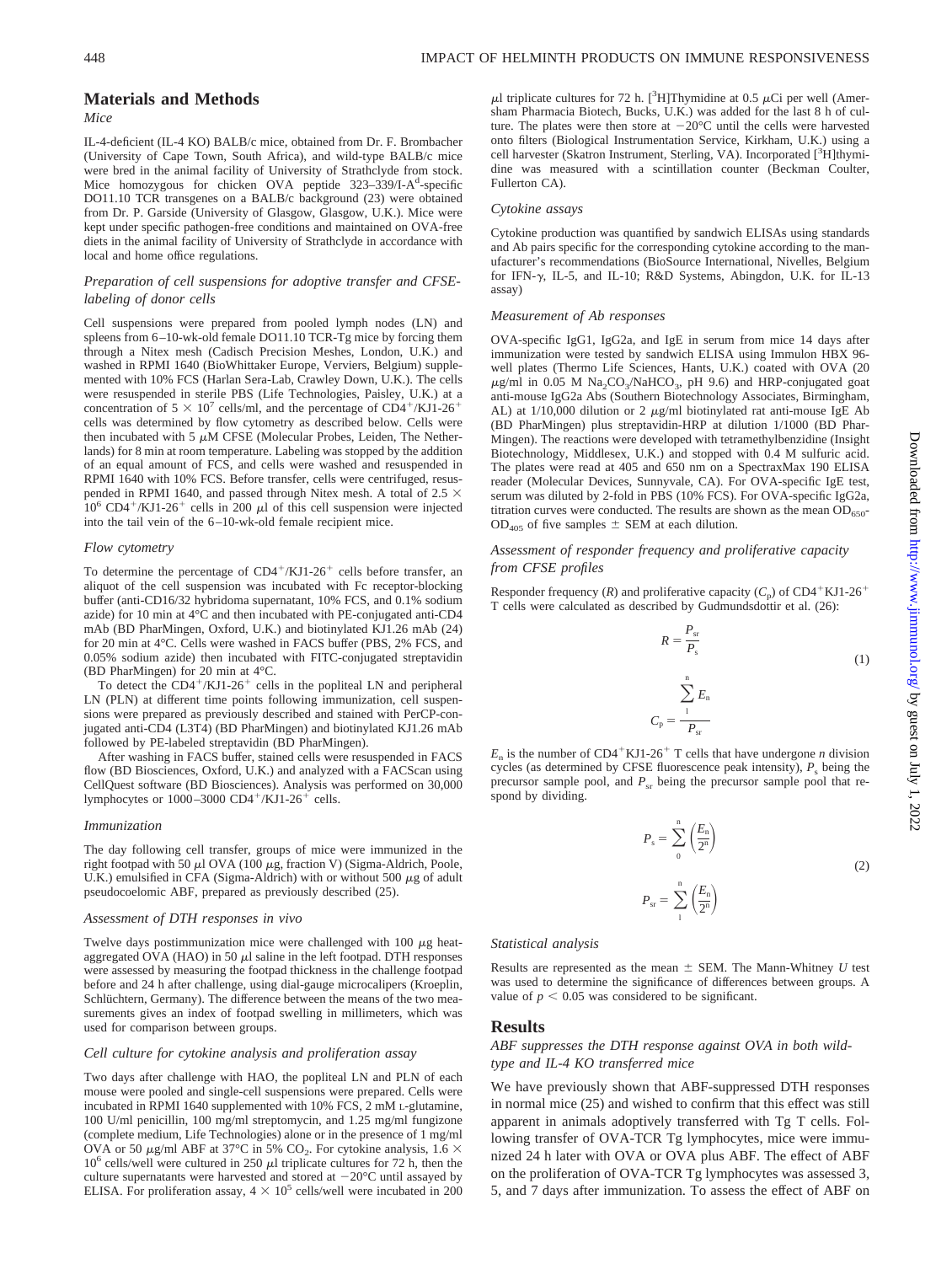DTH responses, mice were challenged with HAO 12 days after immunization with OVA/CFA in the presence or absence of ABF. Cytokine and proliferative responses were assessed 14 days after immunization.

HAO challenge induced a DTH reaction in both wild-type and IL-4 KO OVA-sensitized mice, which was significantly inhibited when the mice were coimmunized with ABF. However, the reduction tended to be lower, although not significantly, in IL-4 KO (60%) than in wild-type (90%) mice (Fig. 1). These results confirm our previous findings and further show that ABF can suppress DTH in animals with an increased precursor frequency of Agspecific T cells.

### *ABF has no effect on the OVA-specific proliferation in vitro*

To determine whether suppression of OVA-specific DTH was associated with T cell hyporesponsiveness in our model, the ability of PLN cells to proliferate following Ag restimulation in vitro was examined. Despite the profound effects on DTH, ABF did not appear to have any effect on the OVA-specific proliferative response in vitro, either in wild-type or in IL-4 KO mice (Fig. 2), similar to previous observations (25).

# *ABF skews the immune response to OVA from a Th1 to Th2 type in wild-type but not IL-4 KO mice*

The effect of ABF on OVA-specific cytokine production by PLN cells was analyzed. Upon in vitro restimulation with OVA, PLN cells from OVA plus ABF-immunized wild-type mice produced significantly lower levels of IFN- $\gamma$  than did cells from mice immunized with OVA only (Fig. 3*A*) and increased amounts of IL-5 (Fig. 3*B*), IL-13 (Fig. 3*C*), and IL-10 (Fig. 3*D*). OVA-specific IFN- $\gamma$  production in IL-4 KO mice was significantly higher than in wild-type mice. The mean level of IFN- $\gamma$  upon restimulation by OVA was reduced when the IL-4 KO mice had been immunized with OVA plus ABF compared with OVA alone but the difference did not reach significance (Fig. 3*E*). The levels of IL-5 (Fig. 3*F*) and IL-13 (Fig. 3*G*) in IL-4 KO mice were low and not modified by ABF. Upon in vitro restimulation with ABF, high levels of IL-5, IL-13, and IL-10 were produced by PLN cells from OVA plus ABF-immunized wild-type mice (Fig. 3, *B–D*) but not from their IL-4 KO counterparts (Fig. 3, *F* and *G*). Neither wild-type nor IL-4 KO mice secreted IFN- $\gamma$  in response to ABF (Fig. 3,  $A$  and



**FIGURE 1.** Suppression of OVA-specific DTH response by ABF in wild-type and IL-4 KO mice. Groups of OVA-TCR Tg lymphocyte transferred wild-type (*A*) and IL-4 KO (*B*) mice were immunized s.c. with 100  $\mu$ g OVA or 100  $\mu$ g OVA plus 500  $\mu$ g ABF or left nonimmunized (Control) and challenged 12 days later in the opposite footpad with 100  $\mu$ g HAO. Results represent five animals per group and are presented as the mean specific increase in footpad thickness  $\pm$  SEM 24 h post-challenge. Similar results were obtained in two additional experiments.  $*$ , Significantly different ( $p \leq 0.05$ ) from nonimmunized mice; §, significantly different ( $p \leq 0.05$ ) from OVA-immunized mice.



**FIGURE 2.** Proliferation upon in vitro restimulation. Groups of OVA-TCR Tg lymphocyte transferred wild-type (*A*) and IL-4 KO (*B*) mice were immunized with OVA or OVA-ABF or left nonimmunized and challenged with HAO 12 days later. PLN cells were harvested 2 days postchallenge and proliferation was measured by [<sup>3</sup>H]thymidine incorporation after 72 h culture in complete medium (medium)  $\pm$  1 mg/ml OVA. Data shown are mean  $\pm$  SEM of three to four mice assayed individually. Similar results were obtained in two additional experiments.  $*$ , Significantly different ( $p \le 0.05$ ) from nonimmunized mice; §, significantly different ( $p \le$ 0.05) from OVA-immunized mice.

*E*). IL-4 was not detected in either wild-type or IL-4 KO mice following immunization with either OVA or OVA plus ABF.

As an indicator of the effects of these cytokines in vivo, OVAspecific serum IgG1, IgG2a, and IgE titers were measured. Serum from OVA-immunized wild-type and IL-4 KO contained high levels of OVA-specific IgG2a, whereas levels of IgG1 were significantly decreased in IL-4 KO mice. ABF significantly decreased the OVA-specific IgG2a levels in IL-4 KO mice but not as drastically as in wild-type mice ( $p < 0.02$ ). Although levels of IgG1 were significantly decreased in wild-type mice immunized with OVA plus ABF, no significant differences were observed in IL-4 KO mice (Fig. 4, *A* and *B*). OVA-specific IgE (Fig. 4*C*) was increased by ABF in wild-type but not in IL-4 KO mice, and similar results were observed for total IgE (data not shown).

These data were consistent with our previous observations (25): inhibition of DTH by ABF did not appear to be due to T cell anergy, as the ability of the draining popliteal LN cells to proliferate under OVA-restimulation in vitro was not affected by ABF. DTH suppression by ABF was associated with a shift from Th1 to Th2 cytokine profile in wild-type mice. Although we were unable to detect any IL-4, we were able to detect other OVA-specific Th2 cytokines in LN cell supernatant from OVA plus ABF immunized wild-type mice, in contrast to previous findings (25), probably as a result of the higher percentage of OVA-specific T cells due to the adoptive transfer. However, no IL-5 or IL-13 was detected in LN cell supernatants from IL-4 KO mice. Thus, in IL-4 KO mice DTH inhibition by ABF was observed in the absence of induction of a Th2 response. It is possible that IL-4 KO mice were reconstituted with IL-4-producing CD4<sup>+</sup> cells along with the transferred  $CD4+KJ1.26+$  cells; however, similar results were obtained when mice were transferred with IL-4 KO CD4<sup>+</sup>KJ1.26<sup>+</sup> cells (data not shown).

We therefore wished to determine whether this inhibition by ABF could be the result of the induction of T lymphocyte hyporesponsiveness in vivo. As immunomodulation by ABF has been shown to be restricted to the induction phase of the immune response (i.e., immunization) and not the effector phase (HAO challenge) (25), we monitored the effect of ABF on the primary response at a cellular level in vivo. We determined whether the kinetics and amplitude of OVA-specific T cell proliferation and accumulation were affected by coimmunization with ABF.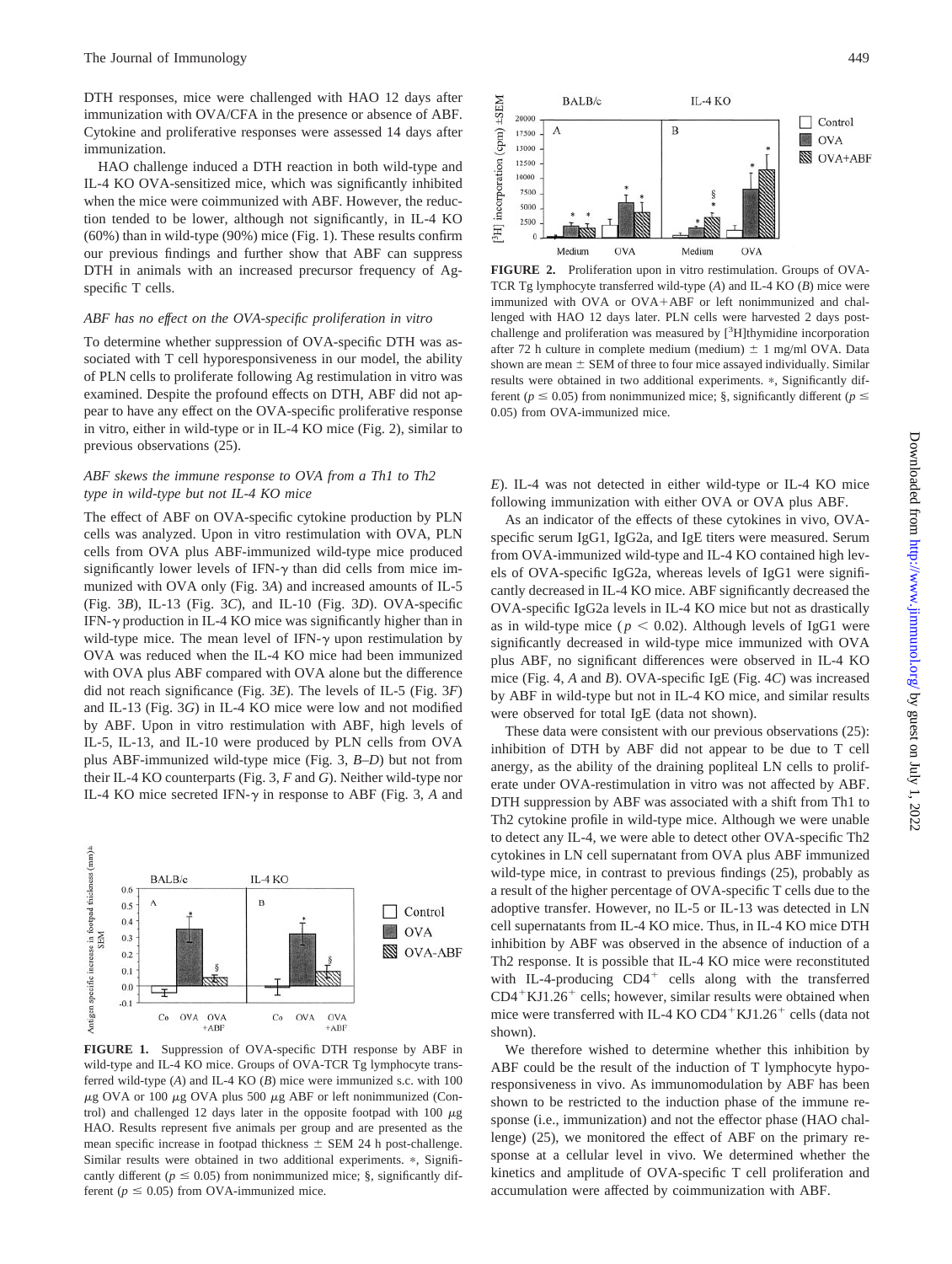

**FIGURE 3.** Cytokine production upon restimulation in vitro. Groups of OVA-TCR Tg lymphocyte transferred wild-type (*A–D*) and IL-4 KO (*E–G*) mice were immunized with OVA or OVA-ABF or left nonimmunized and challenged with HAO 12 days later. PLN cells were harvested 2 days postchallenge and cultured in complete medium containing 1 mg/ml OVA or 50  $\mu$ g/ml ABF. IFN- $\gamma$  (*A* and *E*), IL-5 (*B* and *F*), IL-13 (*C* and *G*), and IL-10 (*D*) were assayed in 72-h supernatant by ELISA. The results are displayed as the mean cytokine concentration for four to five mice per group  $\pm$  SEM. PLN cells from the nonimmunized IL-4 KO mice were pooled as insufficient numbers of cells could be obtained from individual animals, and thus no statistical test was possible. Similar results were obtained in two additional experiments.  $\ast$ , Significantly different ( $p \le 0.05$ ) from nonimmunized mice; §, significantly different ( $p \le 0.05$ ) from OVAimmunized mice.

# *ABF inhibits the increase in percentage of OVA-specific T cells in the draining popliteal LN following immunization in both wild-type and IL-4 KO mice*

The percentage and absolute number of  $CD4+KJ1-26^-$  and  $CD4+KJ1-26+$  cells in draining popliteal LNs and PLNs were monitored at different time points following footpad immunization with OVA in CFA with or without ABF.

As previously described (27), the percentage of popliteal lymphocytes being CD4<sup>+</sup>KJ1-26<sup>+</sup> in both wild-type and IL-4 KO mice increased following immunization with OVA/CFA, reaching a maximum around day 5 postimmunization, and then decreased (Fig. 5*A*). Although treatment with ABF did not appear to affect the kinetics of OVA-specific T cell clonal expansion, there was significant inhibition of the increase in percentage of OVA-specific T cells in the draining popliteal LN of both wild-type and IL-4 KO mice.

The total number of  $CD4+KJ1-26+$  cells in the popliteal LN dramatically increased following immunization, in both wild-type



**FIGURE 4.** Effect of ABF on Ab responses to OVA. OVA-specific Abs were assessed by ELISA in the serum of OVA-TCR Tg lymphocyte transferred wild-type and IL-4 KO mice 14 days postimmunization with OVA or OVA-ABF. IgG2a (*A*), IgG1 (*B*), and IgE (*C*) responses in nonimmunized, OVA-immunized, and OVA-ABF immunized wild-type and IL-4 KO mice. The results represent the mean  $\pm$  SEM from five mice per group. Similar results were obtained in two additional experiments. \*, Significantly different ( $p \leq 0.05$ ) from control group; §, significantly different  $(p \le 0.05)$  from OVA-immunized group; #, significantly different ( $p \le$ 0.05) from wild-type mice immunized in the same conditions.

and IL-4 mice (Fig. 5*B*). OVA-specific lymphocyte accumulation in the draining popliteal LN was not affected by ABF in wild-type mice but was significantly reduced in IL-4 KO mice. At each time point following immunization, OVA-specific lymphocyte numbers in popliteal LN from OVA plus ABF immunized IL-4 KO mice was approximately half that observed for the other groups. Similar results were seen in PLN, although the increase was delayed in time and was of a lesser amplitude (data not shown).

The total number of bystander  $CD4+KJ1-26$ <sup>-</sup> T cells in the popliteal LN also increased following immunization, but to a lesser extent than the OVA-specific T cell population (Fig. 5*C*). This increase was not significantly modified by the ABF in either wildtype or IL-4 KO mice. Although ABF had no effect on the total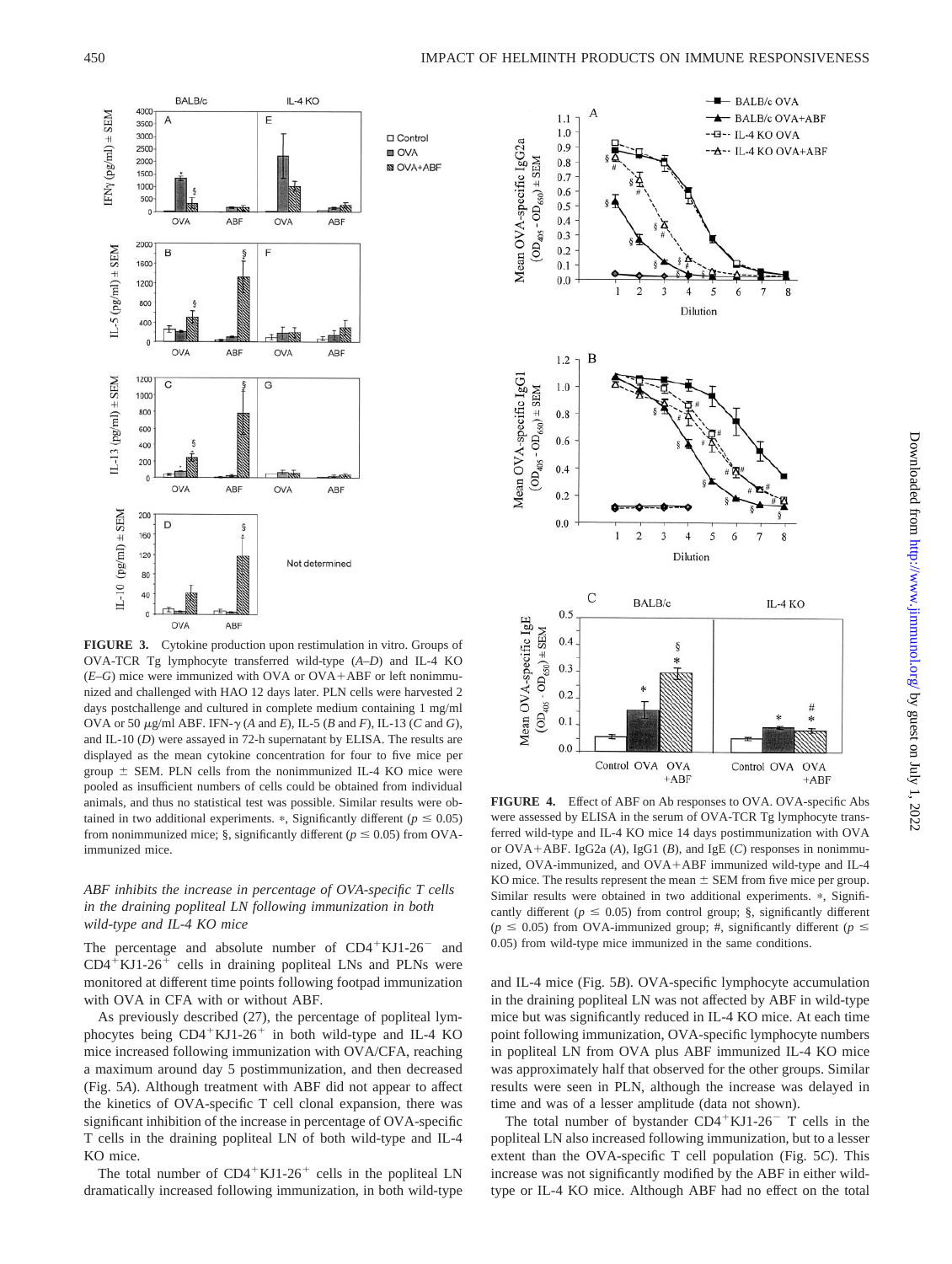

**FIGURE 5.** Clonal expansion of Tg T cells in the presence or absence of ABF. Wild-type and IL-4 KO BALB/c mice received an i.v. injection of OVA-specific TCR-Tg T cells ( $2.5 \times 10^6$ /mouse) and were immunized in the footpad the following day with OVA or OVA-ABF. Percentage (*A*) and number ( $B$ ) of Tg OVA-specific T cells ( $CD4+KJ1.26+$ ) as well as total number of  $CD4+KJ1.26$ <sup>-</sup> cells (*C*) in the draining popliteal LN were assessed by flow cytometry at various time points following immunization. Each data point represents the mean  $\pm$  SEM of three individual wild-type or IL-4 KO mice immunized with OVA or OVA-ABF. Similar results were obtained in two additional experiments. §, Significantly different ( $p \leq$ 0.05) from OVA-immunized group; #, significantly different ( $p \le 0.05$ ) from wild-type mice.

number of popliteal  $CD4+KJ1-26$ <sup>-</sup> cells in IL-4 KO mice, the total number of CD4<sup>+</sup>KJ1-26<sup>-</sup> cells in IL-4 KO mice following immunization with either OVA or OVA plus ABF were about half that observed in wild-type mice and this, combined with the reduced proportion of CD4<sup>+</sup>KJ1-26<sup>+</sup> following treatment with ABF probably accounts for the decreased numbers of CD4+KJ1-26+ cells in IL-4 KO mice.

# *ABF does not affect the responder frequency but reduces the individual OVA-specific T cell proliferative capacity in both wild-type and IL-4 KO mice*

To determine whether the decreased percentage of OVA-specific T lymphocytes in the presence of ABF was related to a difference in the proliferative capacity of these cells, the DO.11.10 cells were CFSE-labeled before transfer and the number of cell divisions was assessed by flow cytometry at different time points after immunization.

At day 3 after immunization, most CD4<sup>+</sup>KJ1-26<sup>+</sup> lymphocytes present in the draining LN from OVA-immunized mice had di-

vided at least twice. There was a marked asynchrony in the kinetics of cell division exhibited by the  $CD4+KJ1-26$ <sup>+</sup> population, with some cells having divided as many as nine times. There was no difference in the cell division profile between wild-type and IL-4 KO mice. Although the maximum number of cell divisions was not affected by ABF, the mean number of divisions per OVA-specific T cell was decreased by ABF in both wild-type and IL-4 KO mice. The percentage of  $CD4+KJ1-26+$  cells that had divided more than six times was significantly reduced by ABF, in both wild-type and IL-4 KO mice, at each time point postimmunization, although the difference decreased slightly with time (Fig. 6).

The cell division profile at a specific time point after immunization is the result of two factors: the proportion of T cells that respond to activation by dividing (responder frequency) and the proliferative capacity of each responder (the number of daughter cells generated by each responding OVA-specific T cell). We determined these two factors using the formula suggested by Gudmundsdottir et al. (26). About 70% of the  $CD4+KJ1-26+$  cells in the draining popliteal LN from both the wild-type and IL-4 KO participated in clonal expansion 4 days after OVA immunization (Fig. 7, *A* and *C*). This responder frequency was unaffected by ABF in all but one of three experiments in wild-type mice. In contrast, the proliferative capacity was significantly reduced by ABF in both wild-type and IL-4 KO mice (Fig. 7, *B* and *D*). Therefore, ABF does not affect the ability of OVA TCR Tg T cells to respond to Ag but does reduce their proliferative capacity in an IL-4-independent manner.

## **Discussion**

The precise mechanisms by which infection with gastrointestinal nematode parasites affects concomitant immune responses remain to be determined. In the present study, we investigated the mechanisms of DTH inhibition by ABF. Using a sensitive adoptive transfer model, not only did we analyze the effect of ABF on the Th1/Th2 profile of the immune response, but also on the kinetics and amplitude of the OVA-specific primary T cell response induced in vivo. We show that immunosuppression by ABF was associated with a Th2 bias of the Ag-specific response and a reduced proliferative capacity of the Ag-specific responder T cells during the primary response. Although the Th2 skewing mediated by ABF was dependent on IL-4, inhibition of the DTH by ABF was not IL-4-dependent.

Previous studies have suggested that the ongoing Th2 response to parasite Ags creates a cytokine environment that induces a Th1/ Th2 shift of the immune response to unrelated Ags, thus impairing Th1 responses (8, 15, 16, 25). In the present study, DTH inhibition was associated with a shift from Th1 to Th2 phenotype in wildtype animals but not in IL-4 KO mice. In contrast, Ferreira et al. (17) reported that coimmunization with *A. suum* extract suppressed both Th1- and Th2-related cytokines and Ab responses in wildtype DBA/2 mice. This disparity in results may be due to differences in the models employed, as both the mouse strains and the *A. suum* preparations employed were different. DTH inhibition by ABF was lower in IL-4 KO mice than in wild-type mice, as previously described, and in a model of anti-IL-4 Ab-treated mice (18, 25). This suggests that the Th2 adjuvant effect of ABF was dependent on IL-4 secretion by Ag-presenting cells and/or ABF-specific T cells and could amplify the OVA-specific Th1 response inhibition. IL-4, however, was not an indispensable component for this inhibition.

Our results indicate that the inhibition of the OVA-specific DTH response by ABF is not solely the consequence of a Th2 bias. Although DTH is an inflammatory response involving memory T cells, ABF inhibits OVA-specific DTH only if present during the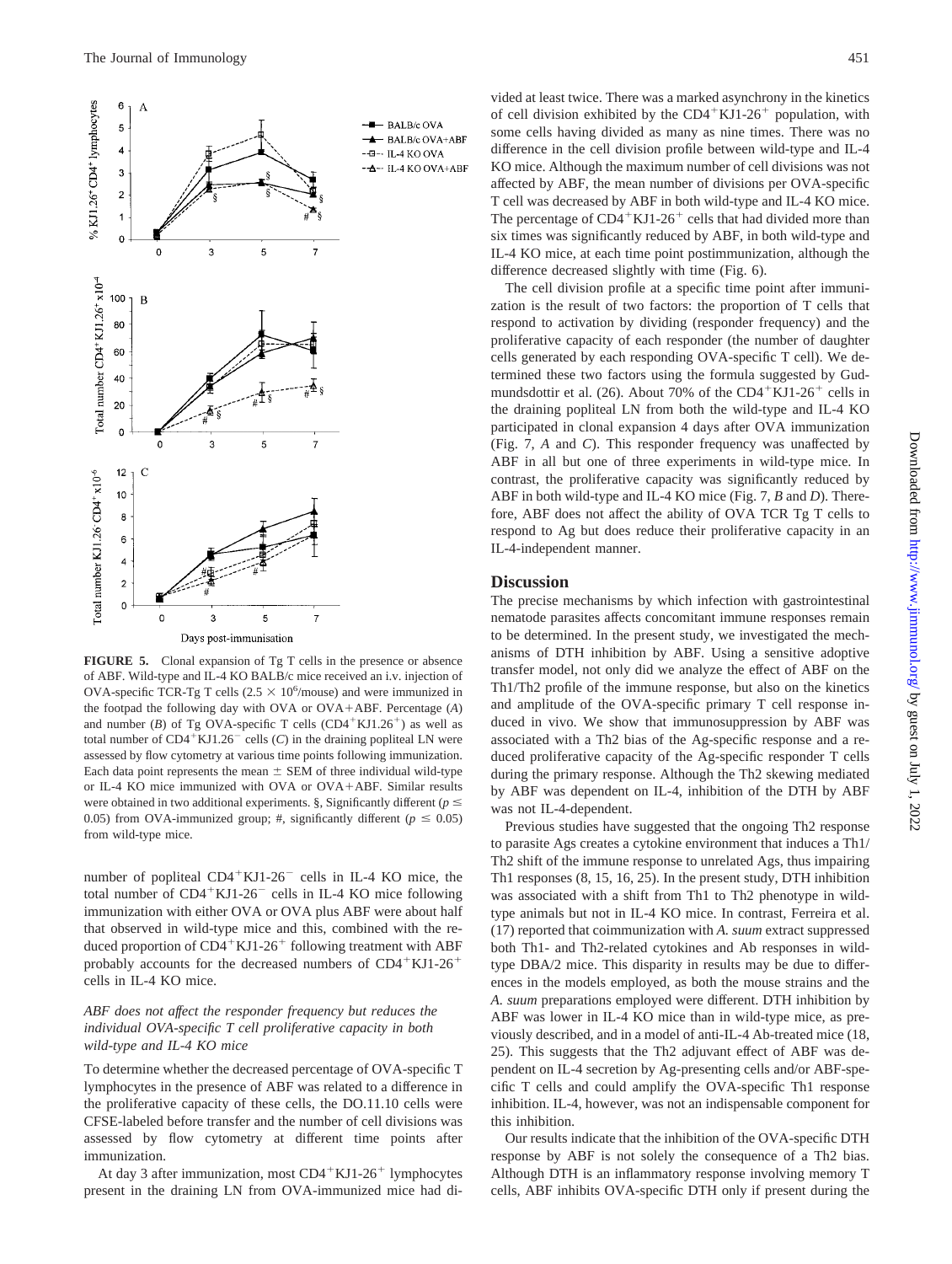**FIGURE 6.** Cell division in vivo in the presence or absence of ABF. Draining popliteal LN cells from wild-type and IL-4 KO BALB/c mice transferred with CFSE-stained DO11.10 cells and immunized the following day with OVA or OVA-ABF were harvested at various time points postimmunization, and cellular CFSE profiles of CD4<sup>+</sup>KJ1.26<sup>+</sup> cells were determined by flow cytometry. Representative CFSE profiles of  $CD4+KJ1.26+$  cells from wild-type (*A*) and IL-4 KO (*B*) BALB/c mice immunized with OVA or OVA-ABF 4 days postimmunization with percentage of popliteal  $CD4+KJ1.26$ <sup>+</sup> cells from OVA or OVA-ABF wild-type (*C*) and IL-4 KO (*D*) immunized mice, having divided more than six times are shown. Results are shown as the mean  $\pm$  SEM of three individual mice per group. Similar results were obtained in two additional experiments. §, Significantly different ( $p \leq 0.05$ ) from OVA-immunized group.



induction phase of the immune response (25). It has, moreover, been shown that the size of the initial clonal burst in the primary response determines the extent of CD4<sup>+</sup> memory cells that de-



**FIGURE 7.** Responder frequency and proliferative capacity of the OVAspecific T cells. Wild-type (*A* and *B*) and IL-4 KO (*C* and *D*) BALB/c mice were transferred with CFSE-stained DO11.10 cells and immunized the following day with OVA or OVA-ABF. Draining popliteal LN cells were harvested 4 days postimmunization and their CFSE fluorescence intensity determined by FACS. The proportion of OVA-specific Tg T precursor cells that responded to OVA-immunization by dividing responder frequency, R, (*A* and *C*) and proliferative capacity, Cp, which is the number of daughter cells generated by the average responder cell (*B* and *D*), were deduced from the cellular CFSE fluorescent intensity profile using the formulas shown in *Materials and Methods*. Results are shown as the mean  $\pm$  SEM of three individual mice per group. Similar results were obtained in two additional experiments. §, Significantly different ( $p \leq 0.05$ ) from OVA-immunized group.

velop and are maintained (28). We thus assessed whether ABF inhibited the development of the Th1 response by modulating the amplitude of the expansion of OVA-specific clones in vivo. Tracking OVA-specific cells in an adoptive transfer model showed that ABF inhibited the increase in the percentage of OVA-specific T cells in the popliteal LNs following immunization, in both wildtype and IL-4 KO mice. In contrast, previous studies have shown that *Heligmosomoides polygyrus* infection enhanced OVA-specific T cell percentage (29), suggesting that different nematode products may have different effects on bystander Ag-specific T cells. However, this former study did not analyze the impact on the absolute number of Ag-specific T cells. The number of Ag-specific cells is the result of the percentage of these cells and cellularity of the LN. Interestingly, OVA-specific T cell number was significantly reduced by ABF in IL-4 KO mice but not in wild-type mice. As there was no concurrent reduction in the number of bystander  $CD4+KJ1.26$  cells in these mice, it is unlikely that ABF was inhibiting the lymphocyte entry into the LN. The number of bystander CD4<sup>+</sup> T cells in OVA plus ABF-immunized IL-4 KO mice was, on the other hand, significantly lower than in OVA plus ABFimmunized wild-type mice, manifesting that IL-4 KO mice did not develop a strong Th2 response against ABF. The diminished number of OVA-specific T lymphocytes in OVA plus ABF-immunized IL-4 KO mice may similarly reflect the fact that in wild-type animals, the inhibition of the Th1 response was compensated by a Th2 response, whereas it was not in IL-4 KO mice. Although it is possible that IL-4 KO mice were reconstituted with IL-4-producing  $CD4^+$  cells along with the transferred  $CD4^+$ KJ1.26<sup>+</sup> cells, the absence of detectable IgE, IL-5, IL-13 as well as IL-4 argues against the transferred cells providing a source of IL-4 in the IL-4 KO animals. Moreover, we have now performed similar studies with IL-4-deficient CD4<sup>+</sup>KJ1.26<sup>+</sup> cells and obtained essentially identical effects on clonal expansion and cytokine production (data not shown).

By labeling the TCR-Tg donor cells with CFSE, we showed that OVA-specific T cells from mice immunized in the presence of ABF had on average undergone fewer cell divisions than mice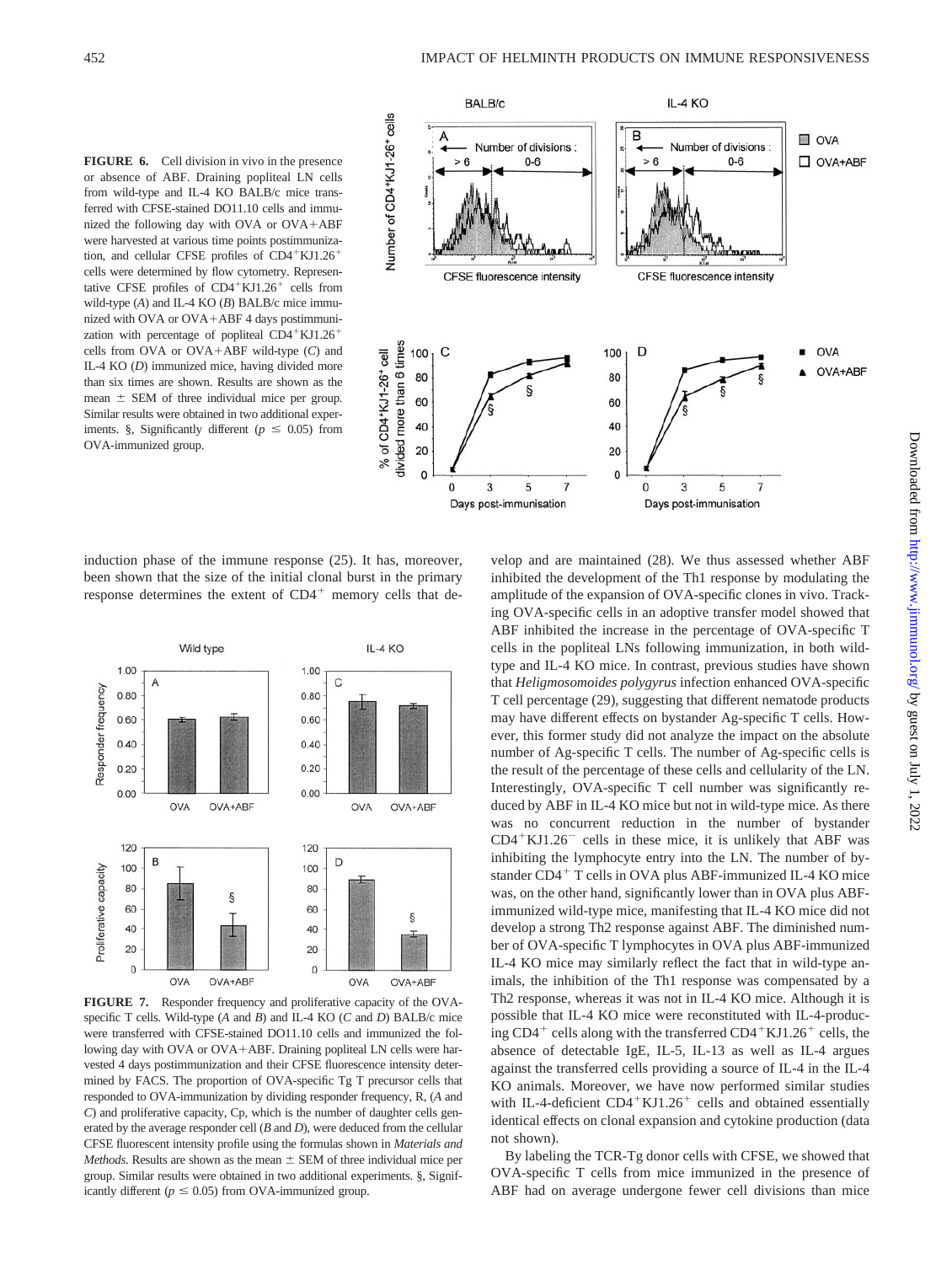immunized with OVA/CFA alone, possibly explaining the reduced clonal expansion. As this difference did not increase with time, it is unlikely that ABF slowed the cell cycle rate (i.e., increased the doubling time of the cells). The responder frequency of the OVAspecific population was not affected by ABF either. One explanation could be that in presence of ABF, cell entry into the first round of division was delayed. Migration of Ag-loaded dendritic cells from sites of infection into draining lymphoid tissues is fundamental to the priming of T cell immune responses. It has been shown that factors from *Schistosoma mansoni* and *Leishmania major* impair departure of Langerhans cells from the epidermis (30, 31). It is therefore conceivable that ABF may likewise inhibit dendritic cell migration and as a consequence Ag presentation and T cell activation would occur later.

Our data demonstrate, for the first time to our knowledge, that ABF reduces the proliferative capacity of OVA-specific cells during primary responses in vivo. Our results furthermore suggest that the cells were not rendered anergic because the proliferative capacity of these cells upon restimulation in vitro was not affected. Interestingly, a recent in vitro study showed that pigeon cytochrome *c*-specific TCR Tg T cell proliferation was inhibited by adherent peritoneal exudate cells recruited in response to infection with the filarial nematode *Brugia malayi* but were not rendered anergic (32). Different species of nematodes have been reported to generate peritoneal macrophages (33) or splenic Ag-presenting cells (34) that suppress T cell proliferation and ABF might similarly induce suppressor APC in the draining LNs. However, whereas IL-4 is critical for the induction of suppressor peritoneal macrophages (33), the reduction in cellular proliferative capacity by ABF in our study seemed to be IL-4 independent. The reduction in proliferative capacity might be an indication that the OVAspecific cells stopped dividing after a certain number of divisions. However, because the maximum number of cell divisions was not modified, it suggests that only a fraction of the OVA-specific T cell population was undergoing limited divisions. Although the change in the absolute T cell number may not be mediating the impairment of the DTH by ABF, it is possible that a proportion of OVAspecific T cells present is required to reach a threshold before a DTH response can be induced. Furthermore, it has been reported that regulatory T cells undergo fewer divisions than do primed T cells (35). This finding, added to the fact that the DTH inhibition by ABF was independent of an OVA-specific Th2 response and was associated with OVA-specific IL-10 secretion, reinforces the suggestion that helminth immunosuppressive activity might be mediated by regulatory T cells (20, 25, 36). Therefore, we are currently investigating the role of IL-10 in our model.

The only other study to date of the effect of helminth infections or products on unrelated Ag-specific T cell expansion and proliferative capacity suggests that *H. polygyrus* infection can act as a Th2 adjuvant for the response to dietary Ags and abrogate the oral tolerance that they normally induce (29). Thus, modulating the proliferative capacity of Ag-specific T responder cells seems to be a powerful mechanism by which helminths can enhance Th2 and reduce Th1 responses.

In conclusion, using mice adoptively transferred with CFSEstained OVA-TCR Tg T cells, we demonstrated for the first time that modulation of the immune response to bystander Ags by ABF was the results of two distinct nonexclusive mechanisms in vivo: firstly, an IL-4-dependent Th1 to Th2 shift of the Ag-specific immune response and secondly, an IL-4-independent inhibition of the Ag-specific T lymphocyte proliferative capacity during the primary response.

# **Acknowledgments**

We thank Stephen Philips and Karen Smith, University of Glasgow, for invaluable assistance. We are also indebted to Frank Brombacher, University of Cape Town, for providing IL-4-deficient mice.

# **References**

- 1. Shimp, R. G., R. B. Crandall, and C. A. Crandall. 1975. *Heligmosomoides polygyru*s (*Nematospiroides dubius*): suppression of antibody response to orally administered sheep erythrocytes in infected mice. *Exp. Parasitol. 38:257.*
- 2. Stewart, G. R., M. Boussinesq, T. Coulson, L. Elson, T. Nutman, and J. E. Bradley. 1999. Onchocerciasis modulates the immune response to mycobacterial antigens. *Clin. Exp. Immunol. 117:517.*
- 3. Alkarmi, T., M. K. Ijaz, F. K. Dar, S. Abdou, S. Alharbi, P. Frossard, and M. Naiem. 1995. Suppression of transplant immunity in experimental trichinellosis. *Comp. Immunol. Microbiol. Infect. Dis. 18:171.*
- 4. Araujo, F. G., P. M. Coelho, L. H. Pereira, and J. Pellegrino. 1977. *Schistosoma mansoni*: impairment of the cell-mediated immune response in mice. *Clin. Exp. Immunol. 28:289*.
- 5. Ledingham, D. L., V. C. McAlister, H. N. Ehigiator, C. Giacomantonio, M. Theal, and T. D. Lee. 1996. Prolongation of rat kidney allograft survival by nematodes. *Transplantation 61:184*.
- 6. Liwski, R., J. Zhou, V. McAlister, and T. D. Lee. 2000. Prolongation of allograft survival by *Nippostrongylus brasiliensis* is associated with decreased allospecific cytotoxic T lymphocyte activity and development of T cytotoxic cell type 2 cells. *Transplantation 69:1912*.
- 7. Chowaniec, W., R. B. Wescott, and L. L. Congdon. 1972. Interaction of *Nematospiroides dubius* and influenza virus in mice. *Exp. Parasitol. 32:33*.
- 8. Actor, J. K., M. Shirai, M. C. Kullberg, R. M. Buller, A. Sher, and J. A. Berzofsky. 1993. Helminth infection results in decreased virus-specific CD8- cytotoxic T-cell and Th1 cytokine responses as well as delayed virus clearance. *Proc. Natl. Acad. Sci. USA 90:948*.
- 9. Behnke, J. M., D. Wakelin, and M. M. Wilson. 1978. *Trichinella spiralis*: delayed rejection in mice concurrently infected with *Nematospiroides dubius*. *Exp. Parasitol. 46:121*.
- 10. Jenkins, D. C. 1975. The influence of *Nematospiroides dubius* on subsequent *Nippostrongylus brasiliensis* infections in mice. *Parasitology 71:349*.
- 11. Whitelaw, D. D., J. M. Scott, H. W. Reid, P. H. Holmes, F. W. Jennings, and G. M. Urquhart. 1979. Immunosuppression in bovine trypanosomiasis: studies with louping-ill vaccine. *Res. Vet. Sci. 26:102*.
- 12. Ilemobade, A. A., D. S. Adegboye, O. Onoviran, and J. C. Chima. 1982. Immunodepressive effects of trypanosomal infection in cattle immunized against contagious bovine pleuropneumonia. *Parasite Immunol. 4:273*.
- 13. Cooper, P. J., I. Espinel, M. Wieseman, W. Paredes, M. Espinel, R. H. Guderian, and T. B. Nutman. 1999. Human onchocerciasis and tetanus vaccination: impact on the postvaccination antitetanus antibody response. *Infect. Immun. 67:5951*.
- 14. Onah, D. N., and D. Wakelin. 2000. Murine model study of the practical implication of trypanosome-induced immunosuppression in vaccine-based disease control programmes. *Vet. Immunol. Immunopathol. 74:271*.
- 15. Kullberg, M. C., E. J. Pearce, S. E. Hieny, A. Sher, and J. A. Berzofsky. 1992. Infection with *Schistosoma mansoni* alters Th1/Th2 cytokine responses to a nonparasite antigen. *J. Immunol. 148:3264*.
- 16. Pearlman, E., J. W. Kazura, F. E. Hazlett, Jr., and W. H. Boom. 1993. Modulation of murine cytokine responses to mycobacterial antigens by helminth-induced T helper 2 cell responses. *J. Immunol. 151:4857*.
- 17. Ferreira, A. P., E. S. Faquim-Mauro, I. A. Abrahamsohn, and M. S. Macedo. 1995. Immunization with *Ascaris suum* extract impairs T cell functions in mice. *Cell. Immunol. 162:202*.
- 18. Macedo, M. S., E. S. Faquim-Mauro, A. P. Ferreira, and I. A. Abrahamsohn. 1998. Immunomodulation induced by *Ascaris suum* extract in mice: effect of anti-interleukin-4 and anti-interleukin-10 antibodies. *Scand. J. Immunol. 47:10*.
- 19. Bashir, M. E., P. Andersen, I. J. Fuss, H. N. Shi, and C. Nagler-Anderson. 2002. An enteric helminth infection protects against an allergic response to dietary antigen. *J. Immunol. 169:3284*.
- 20. Doetze, A., J. Satoguina, G. Burchard, T. Rau, C. Loliger, B. Fleischer, and A. Hoerauf. 2000. Antigen-specific cellular hyporesponsiveness in a chronic human helminth infection is mediated by  $T(h)3/T(r)1$ -type cytokines IL-10 and transforming growth factor- $\beta$  but not by a T(h)1 to T(h)2 shift. *Int. Immunol. 12:623*.
- 21. Harnett, W., and M. M. Harnett. 2001. Modulation of the host immune system by phosphorylcholine-containing glycoproteins secreted by parasitic filarial nematodes. *Biochim. Biophys. Acta 1539:7*.
- 22. Kearney, E. R., K. A. Pape, D. Y. Loh, and M. K. Jenkins. 1994. Visualization of peptide-specific T cell immunity and peripheral tolerance induction in vivo. *Immunity 1:327*.
- 23. Murphy, K. M., A. B. Heimberger, and D. Y. Loh. 1990. Induction by antigen of intrathymic apoptosis of CD4-CD8-TCRlo thymocytes in vivo. *Science 250:1720*.
- 24. Marrack, P., R. Shimonkevitz, C. Hannum, K. Haskins, and J. Kappler. 1983. The major histocompatibility complex-restricted antigen receptor on T cells. IV. An antiidiotypic antibody predicts both antigen and I-specificity. *J. Exp. Med. 158:1635*.